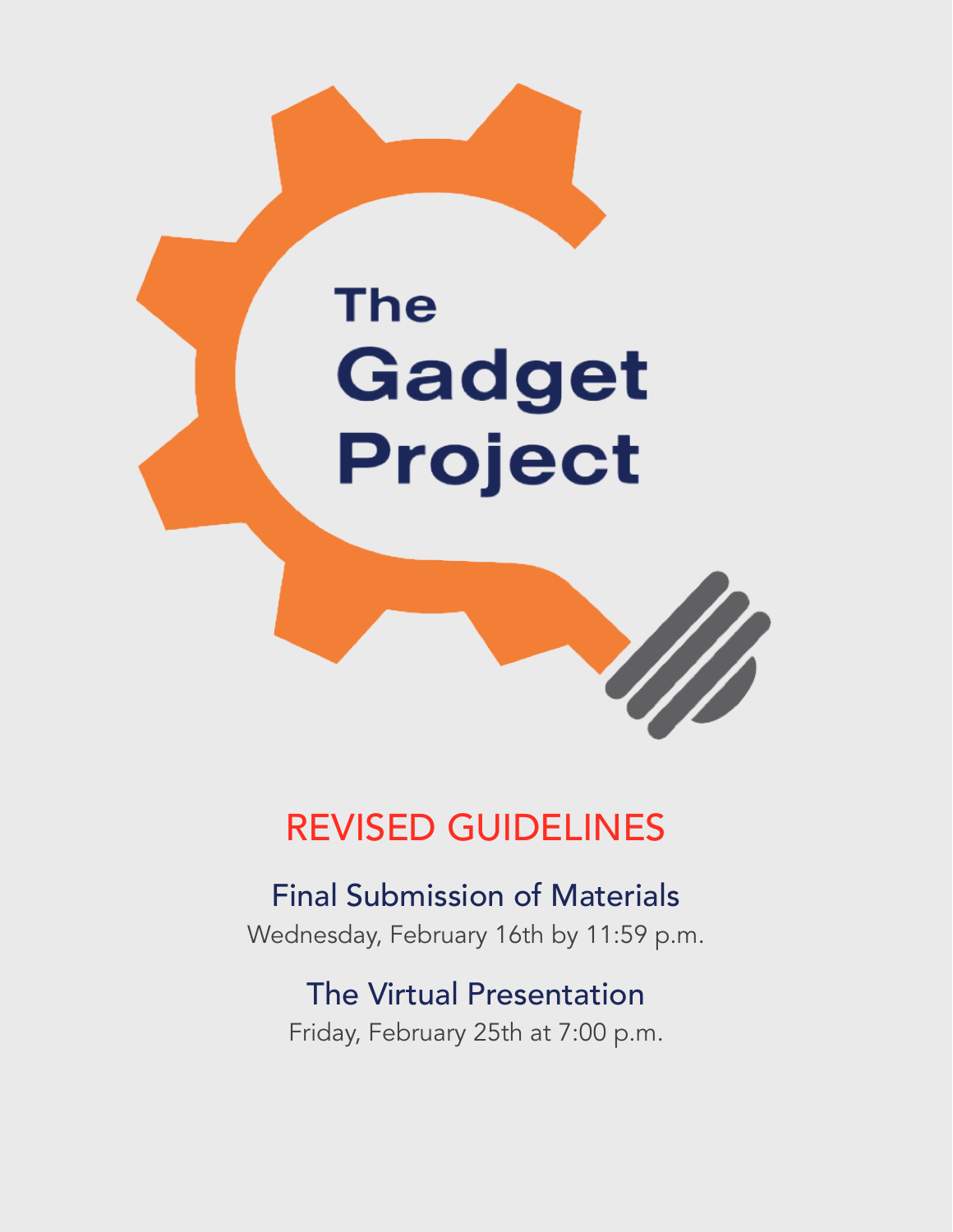#### The Gadget Project

-- Competition Guidelines for 2021-22 --

#### *Competition Overview*

- Hosted by the Center for Student Enterprises and Entrepreneurship Development (C-SEED), the Gadget Project provides students with an opportunity to learn more about innovation and entrepreneurship by translating an abstract idea into a functional prototype, creating of a business model/plan that is sustainable and scalable over time, and delivering a pitch presentation to a panel of judges. The competition consists of multiple rounds to ensure that ideas are fully developed and that one's final product creates value for a customer, client, and/or community.
- So what is a gadget? We define it as follows: Gadget A tangible tool or device that has a specific function or assists in completing a task. It is not a service, artistic work, food/beverage, fashion, or entertainment.
- The competition is open to any full-time or part-time undergraduate student at Berry College, and students must be enrolled in both the fall and spring semesters of 2021-22. Eight (8) students will be selected to work with mentors in the coming months to develop their idea before the presentation date in February. Please know that you do not have to have a working prototype or potential idea when you apply. What we are looking for are students who like to build things and tinker with an idea. In the end, four (4) finalists will be selected to compete on February 25, 2022, for cash prizes totaling over \$20,000. In addition, one student will receive an additional \$1000 (\$4000 in total) for the best set of printed materials, video presentation, oral presentation, and Q&A responses, respectively.

#### *Submission and Presentation Guidelines*

Application for Candidacy -- Participants must submit the official registration form and either a oneminute video OR three-page document as to: 1) why they should be selected, and 2) examples of their previous work and/or potential idea. Electronic submissions of both the registration form and video/document (converted to .pdf and .mov files) are due by Friday, October 22nd by 5:00 pm. All submissions should be sent to erenshler@berry.edu and files should be labeled with Your Name - The Gadget Project - Application.pdf (example: Kevin Renshler - The Gadget Project - Application.pdf). Materials longer than one-minute (video) or three-pages (document) will not be accepted.

Please remember that your submission should address the following:

- Why should you be selected for the competition,
- Examples of previous work, and/or
- Your potential idea for a gadget
- All students moving forward will be notified by Friday, October 29th (by 5:00 pm) in order to prepare for the next phase of the competition. In addition, students will be paired with a team of mentors so that they may begin to develop their idea. Mentoring will begin on November 9, 2021.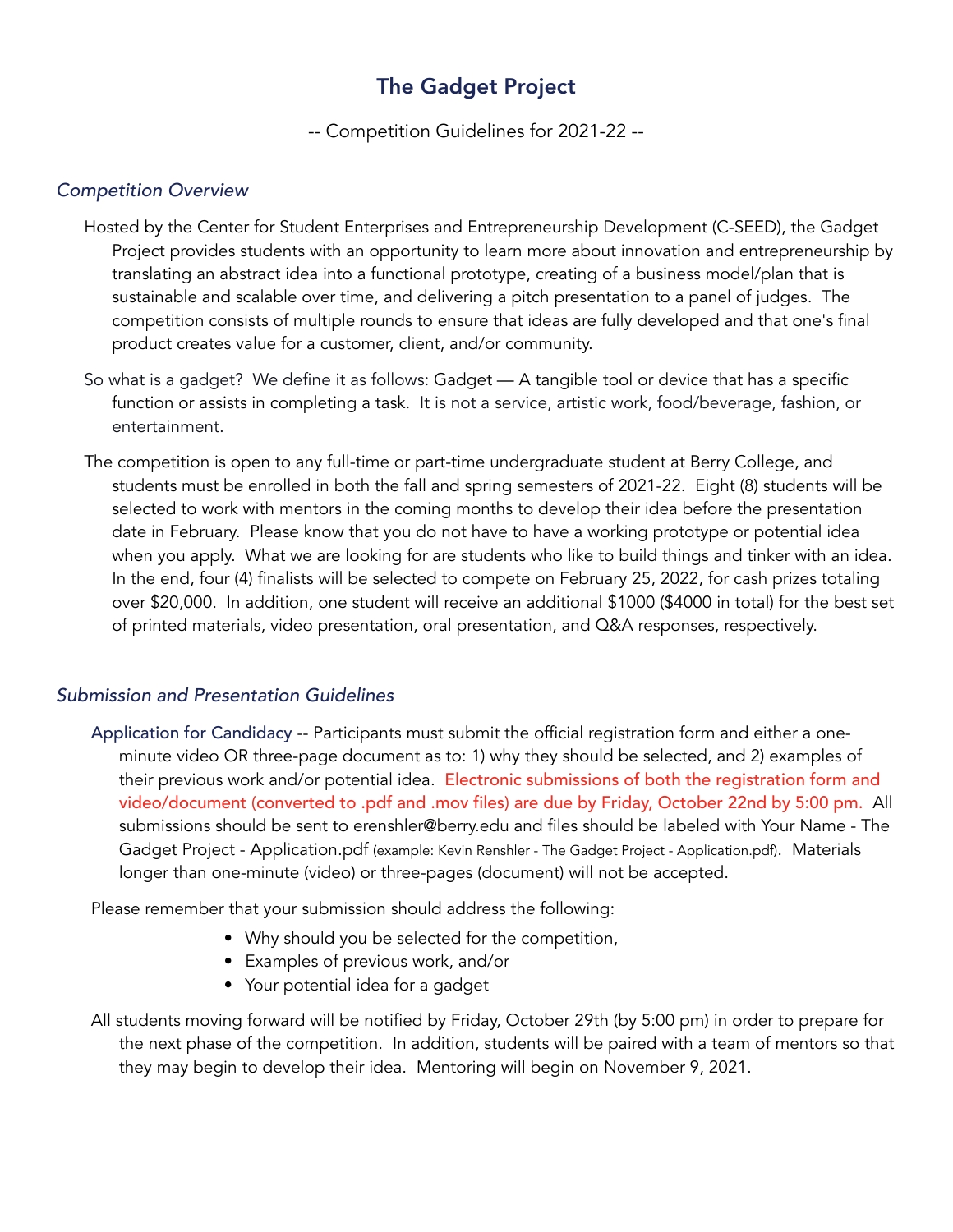#### Development of The Idea

- Milestone 1 -- This phase of the competition deals with identifying your customer. Therefore, each student will be asked to validate the want or need for their gadget. This will be achieved via market research and calculating the TAM, SAM, and SOM for the gadget's potential market. To complete these tasks, members of SEED will work one-on-one with the student during this part of the competition. The final deliverable for Milestone 1 is due on January 28th (by 5:00 pm) by electronic submission. Again, all submissions should be sent to erenshler@berry.edu and files should be labeled with Your Name - The Gadget Project - Milestone 1.pdf (example: Kevin Renshler - The Gadget Project - Milestone1.pdf).
- Milestone 2 -- For this next part of the competition, students will be asked to bring their functional gadget to the Center for Student Enterprises and Entrepreneurship Development (SEED) to provide a demonstration. SEED is located in Room 420 of Green Hall. To complete the milestone, students will be asked to describe the intended function of their prototype, and the put it into action. The outcome of this part of the competition is either pass or fail. The confirmation of the gadget's functionality must be completed by Friday, February 11th by 5:00 pm.
- Milestone 3 -- Finally, students will create a one-minute video promoting their gadget and produce a packet of supporting materials to validate their idea. The supporting materials must include a cover page, executive summary (one page maximum), a modified opportunity canvas (one page), and up to five pages of additional materials. This could be the explanation of the different aspects of the business model/plan or information that the students thinks will support their idea. As with Milestone 1, members of SEED will work one-on-one with the student to assist students in the completion of these deliverables. These items are due on Wednesday, February 16th (by 11:59 pm) by electronic submission. All submissions should be sent to erenshler@berry.edu and files should be labeled with Your Name - The Gadget Project - Milestone 3.pdf (example: Kevin Renshler - The Gadget Project - Milestone1.pdf). Please convert all videos to a .mov file format upon submission.

The modified opportunity canvas should address the following areas:

- The "customer" and their problem
- The product (a good or service) and its value proposition
- Marketing/operation considerations (production, placement, and promotion strategies)
- Estimated revenue and expenses